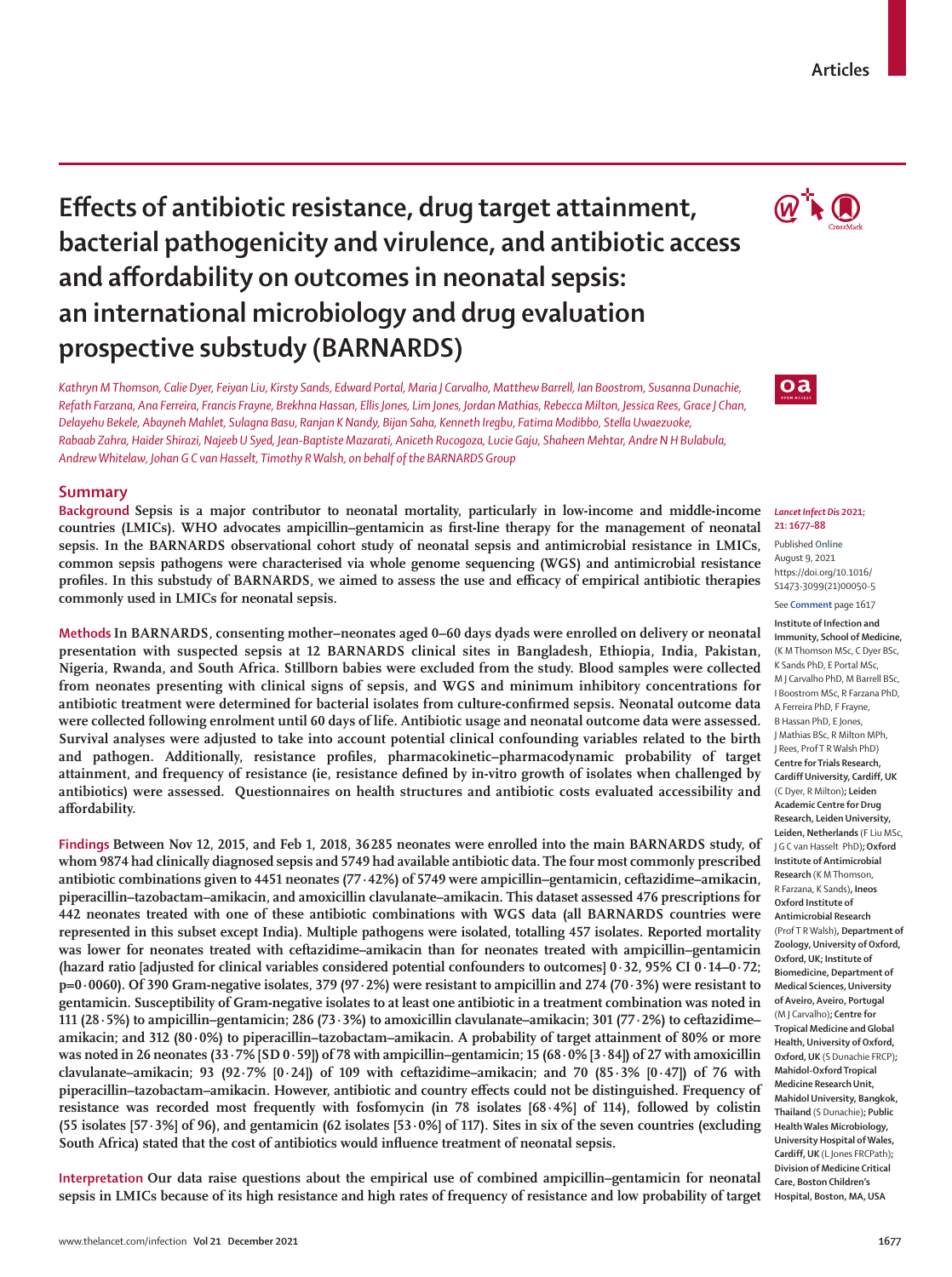(G J Chan MD)**; Department of Epidemiology, Harvard T H Chan School of Public Health, Boston, MA, USA** (G J Chan)**; Department of Obstetrics and Gynecology** (D Bekele MD) **and Department of Paediatrics**  (G J Chan, A Mahlet MD)**, St Paul's Hospital Millennium Medical College, Addis Ababa, Ethiopia; Division of Bacteriology, ICMR-National Institute of Cholera and Enteric Diseases Beliaghata, Kolkata, India** (S Basu PhD, R K Nandy PhD)**; Department of Neonatology, Institute of Postgraduate Medical Education & Research, Kolkata, India** (B Saha PhD)**; National Hospital Abuja, Nigeria**  (K Iregbu FWACP)**; 54gene, Lagos, Nigeria**  (F Modibbo FWACP)**; Federal Medical Centre Jabi, Abuja, Nigeria** (S Uwaezuoke FWACP)**; Quaid-i-Azam University, Islamabad, Pakistan** (R Zahra PhD, N U Syed MPhil)**; Pakistan Institute of Medical Sciences, Islamabad, Pakistan** (H Shirazi FCPS)**; University Teaching Hospital, Kigali, Rwanda** (J-B Mazarati PhD, A Rucogoza MSc, L Gaju MDS)**; National Reference Laboratory, Rwanda Biomedical Center, Kigali, Rwanda** (A Rucogoza**); Department of Global Health** (S Mehtar MD, A N H Bulabula PhD) **and Division of Medical** 

**Microbiology**  (A Whitelaw FCPath)**, Stellenbosch University, Cape Town, South Africa; National Health Laboratory Service, Tygerberg Hospital, Cape Town, South Africa**  (A Whitelaw)

Correspondence to: Kathryn M Thomson, Institute of Infection and Immunity, School of Medicine, Cardiff University, Cardiff, CF14 4XN, UK and Ineos Oxford Institute of Antimicrobial Research, Department of Zoology, University of Oxford, Oxford, OX1 3SZ, UK **kathryn.thomson@zoo.ox. ac.uk** 

Prof Timothy R Walsh, Ineos Oxford Institute of Antimicrobial Research, Department of Zoology, University of Oxford, Oxford, OX1 3SZ, UK **timothy.walsh@zoo.ox.ac.uk**

or

**attainment. Accessibility and affordability need to be considered when advocating antibiotic treatments with variance in economic health structures across LMICs.**

**Funding The Bill & Melinda Gates Foundation.**

## **Copyright © 2021 The Author(s). Published by Elsevier Ltd. This is an Open Access article under the CC BY 4.0 license.**

## **Introduction**

An estimated 2·5 million neonates or infants in the first month of life die each year globally, with sub-Saharan

**Research in context**

## **Evidence before this study**

We searched the PubMed, Ovid MEDLINE, Scopus, The World Health Organization Library Database, Popline, and ScienceDirect databases for articles published between Jan 1, 2010, and Jan 1, 2021. Searches were limited to Englishlanguage articles and reviews were excluded. We searched for the terms "neonatal sepsis" and "neonatal mortality" but not limited to low-income and middle-income countries (LMICs) and linked these descriptions to the following terms: "virulence factors", which identified three articles, of which one was of relevance and cited in our Article; "bacterial pathogenicity", which identified 97 articles, none of which covered bacterial sepsis linked to *Escherichia coli*, *Klebsiella pneumoniae*, or *Staphylococcus aureus*; "target attainment", which identified 128 articles, none of which described the complete drug combinations analysed in our Article; and "economics", which identified 97 references, eight that were of interest and one of which is cited in our Article. Furthermore, no relevant articles were found when we searched "LMICs" with "average income" and "antibiotic costs". Despite the global interest in neonatal sepsis and mortality, we found no designed or undertaken prospective studies that combined microbiology, antibiotic kinetics, and health economics in a holistic manner to further understand the antibiotic treatment of neonatal sepsis and mortality.

# **Added value of this study**

This study assessed empirical antibiotic treatment in neonates with biological sepsis from Bangladesh, India, Pakistan, Ethiopia, Nigeria, Rwanda, and South Africa. Data showed deviation from ampicillin plus gentamicin in multiple sites. This might be due to an absence of efficacy caused by high levels of resistance and low probability of target attainment found in this study in addition to high frequency of resistance rates for gentamicin. The combination of ceftazidime and amikacin had a higher probability of target attainment and lower prevalence of resistance than ampicillin–gentamicin and lower frequency of resistance rates for amikacin compared with gentamicin. Treatment with ceftazidime–amikacin was associated with reduced reported mortality compared with treatment with ampicillin–gentamicin. The reduction in reported mortality was significant for the subset analysed in this study (476 prescriptions), but was not significant when the effect of country was accounted for in the model, as therapies

Africa and Asia having the greatest mortality burden.<sup>1</sup> Neonatal sepsis often presents with varying clinical presentations and non-specific symptoms (such as

prescribed were disproportionately specified to a country, making country effects indistinguishable from antibiotic effects. Our health-cost survey showed that ampicillin and gentamicin were the most affordable antibiotics, followed by amikacin and ceftazidime. These antibiotics were available in all participating countries, except for amikacin which was available in all countries excluding Ethiopia. Multiple antibiotics were not available in a range of countries and varied greatly in price. Participating sites in Bangladesh, India, Pakistan, Ethiopia, Nigeria, and Rwanda stated that the cost of more potent antibiotics is deferred to the patient. The average income of patients within the study was examined and, comparative to the cost of antibiotics when the cost was deferred to the patient, this will often make these antibiotics unaffordable. However, investigating the effect of cost on use of antibiotics was outside the remit of this study.

#### **Implications of all the available evidence**

Our study indicates that for neonatal sepsis the combination treatment of ampicillin–gentamicin needs to be reviewed for LMICs, and replaced with another combination, potentially ceftazidime–amikacin. As the frequency of resistance was high for fosfomycin, we suggest that this antibiotic is not considered for treatment of neonatal sepsis, singularly or in combination with other antibiotics, although further work is needed here. Data collected on antibiotic costs in LMICs are of concern because costs varied widely between antibiotics and between sites. The cost of an antibiotic inevitably affects therapy choice and invariably the outcome, particularly in Bangladesh, Nigeria, and Ethiopia. Selection of front-line antimicrobial regimes needs to account for the rise in antimicrobial resistance against broad-spectrum antibiotics, while balancing the need for effective therapy, cost, availability, dosing regimens, and potential toxicity.

Our data have immediate implications at every level of health care and suggest that WHO might need to revise their antibiotic guidelines for neonatal sepsis within LMICs, where antibiotic resistance to currently recommended treatments is extremely high. However, survival for neonates treated with ampicillin– gentamicin was higher than expected despite the high resistance and low probability of target attainment, although we believe that this result was due to under-reported mortality. Further work needs to be carried out to understand this discrepancy.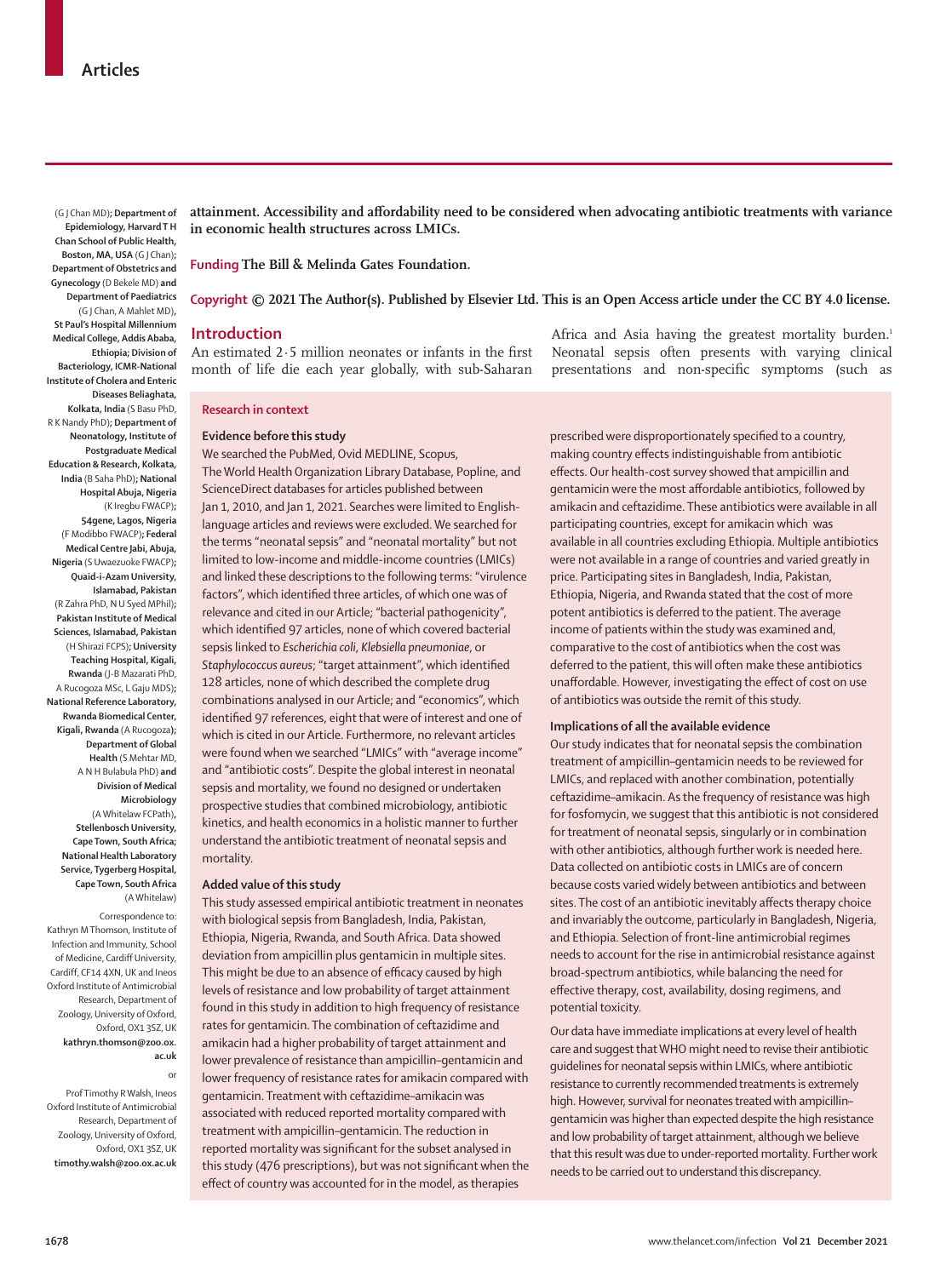lethargy and high temperature).<sup>2,3</sup> In many low-income and middle-income countries (LMICs), where infant mortality is high, laboratory facilities to assess sepsiscausing pathogens and associated antimicrobial resistance are often unavailable.4 Antibiotic treatment is therefore often empirical with therapeutic changes based on clinical response, which is difficult to monitor in LMIC settings.<sup>5</sup>

WHO recommends ampicillin in combination with gentamicin for the management of clinical neonatal sepsis;6 however, there are persistent concerns regarding antimicrobial resistance and therapeutic failures with this treatment.7 Additionally, suboptimal microbiological support in LMICs has led to the empirical use of broad-spectrum β-lactams, aminoglycosides, and even carbapenems.8 Antibiotic cost is not always covered by a hospital, state, or government, and might defer to patients, or only certain antibiotics might be covered, affecting neonatal outcomes when alternative treatments are unaffordable.

Access to effective antibiotics needs to be improved,<sup>9</sup> alongside preventing overuse of antibiotics. To reduce the use of certain antibiotics, the WHO Essential Medicines List for Children<sup>10</sup> has classified antibiotics into three categories (Access, Watch, and Reserve). The Access group should account for more than 60% of antibiotic usage, providing adequate coverage for most common infections. The Watch group covers antibiotics with a broader spectrum and higher resistance potential. The Reserve group is for last-resort antibiotics targeting multidrug-resistant infections.10 Although use of Reserve antibiotics remains low, use of alternative antibiotic regimes have been reported in various countries for treatment of neonatal sepsis.9 This might represent an absence of antibiotic stewardship, or necessity because of ineffectiveness of antibiotics in the Access group.

WHO's global action plan highlighted a need for antimicrobial resistance surveillance networks and centres to create and strengthen coordinated regional and global surveillance.11,12 In 2015, a Bill & Melinda Gates Foundation-funded study titled Burden of Antibiotic Resistance in Neonates from Developing Societies (BARNARDS) was established $13$  to assess the burden of neonatal sepsis and antimicrobial resistance in LMICs. The objectives of the main BARNARDS study included characterisation of common sepsis pathogens via whole genome sequencing (WGS), antimicrobial resistance profiles, assessment of carriage rates of antimicrobial resistance genes in the normal flora of mothers and neonates older than 7 days, and risk factors associated with neonatal sepsis. In this substudy of BARNARDS, we focused on the effectiveness of antibiotic therapies after determining a high prevalence of pathogens resistant to ampicillin and gentamicin.14 This Article describes the use of antibiotics in BARNARDS clinical sites, the effectiveness of recommended empirical treatment for neonatal sepsis, and examines potential alternative treatments. On the basis of resistance data collated in the main BARNARDS study, we hypothesised that neonates treated with ampicillin–gentamicin would have higher reported mortality than those treated with alternative combinations with a lower prevalence of resistance.

# **Methods**

# **Study design**

BARNARDS was an observational cohort study analysing sepsis rates in neonates and infants aged 0–60 days, both inborn (ie, born in the participating hospital) or those with clinical presentation of suspected sepsis (non-inborn cohort) in hospitals in LMICs between Nov 12, 2015, and Feb 2, 2018. Herein, the term neonate refers to 0–60 days of life. Countries with participating sites included Bangladesh, Ethiopia, India, Nigeria, Pakistan, Rwanda, and South Africa, with a total of 12 clinical sites.13 Ethical approval was obtained locally for each clinical site, granted via local ethics committees (appendix p 1). All mothers were enrolled alongside their neonates at clinical sites, either upon delivery (inborn cohort) or at clinical presentation of suspected sepsis (non-inborn cohort) and questionnaires were completed that included information on the birth of the neonate enrolled. All mothers provided informed consent (forms written in local languages; appendix p 1) and could withdraw from the study at any time.<sup>13</sup> Stillborn babies were excluded from the study.

Blood samples were obtained from neonates presenting with clinical signs of sepsis according to phlebotomy checklists and microbiology protocols carried out at sites (appendix p 1). Bacterial isolates from positive blood cultures confirming sepsis were stored on charcoal swabs before being sent to Cardiff University (Cardiff, UK) under UN3373 transport regulations, where WGS was done and minimum inhibitory concentrations (MICs) were calculated. Neonates diagnosed with sepsis without a positive blood culture were categorised as clinically diagnosed, as were positive cultures that were deemed as contaminants. Antibiotic treatments were recorded on site. Neonatal outcome data were collected following enrolment until 60 days of life (appendix, p 1).15 Neonates of parents who could not be contacted were considered as alive until their age at last observation.

BARNARDS neonates included in this study had available antibiotic information and pathogen WGS data. We collated antibiotic consumption data from all clinical sites and selected the four most common antibiotic combinations for analysis. The study size was based on the maximum number of cases treated with common antibiotic combinations found following retrospective clinical note review, with available WGS data. All neonates from this subset reported as deceased within 60 days of life were included in analyses.

# **Antibiotic susceptibility profiling**

Agar dilution was done to determine MICs for 14 and 20 antibiotics against Gram-positive and Gram-negative sepsis isolates, respectively, validated against control

See **Online** for appendix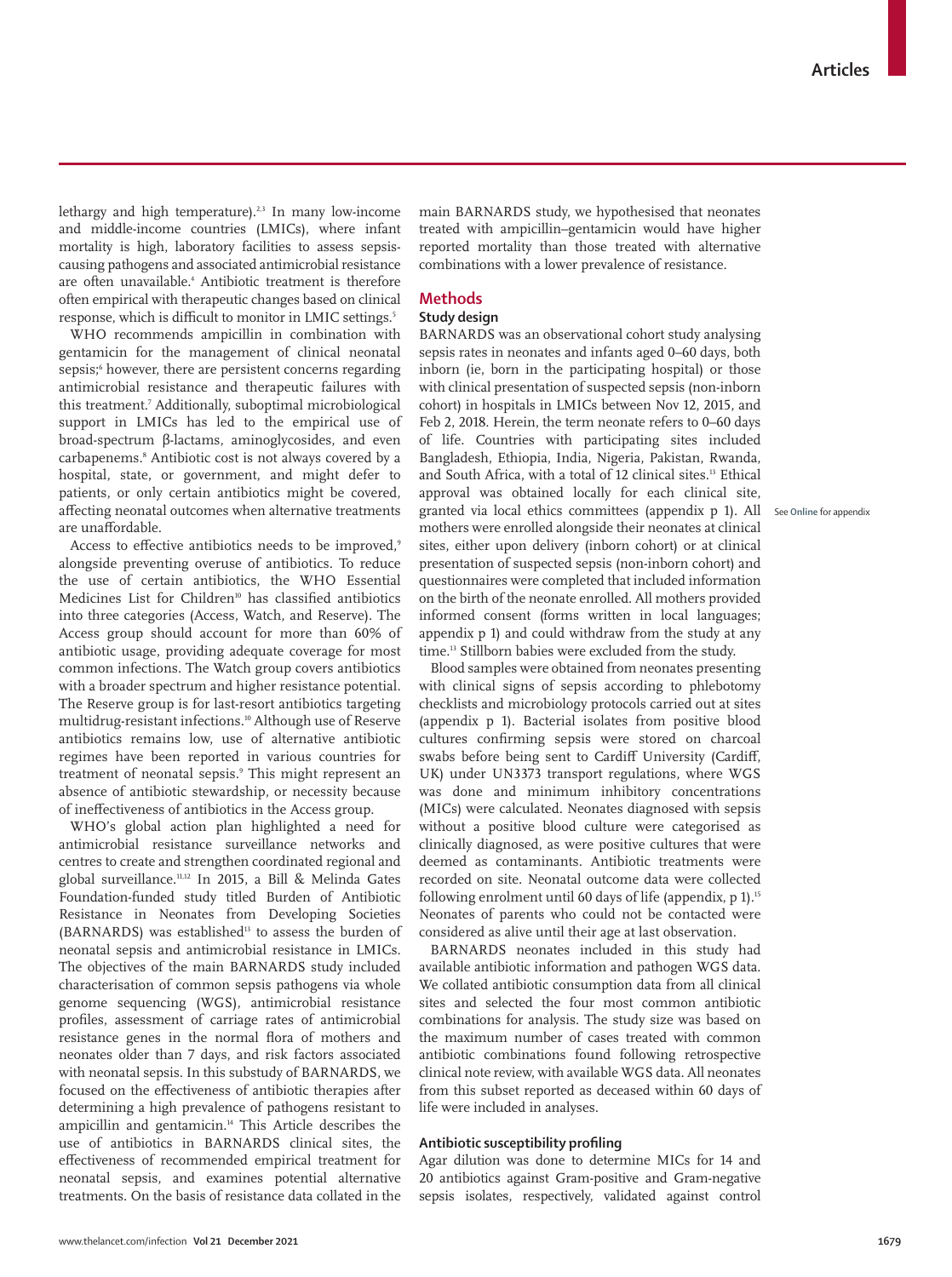strains and analysed using European Committee on Antimicrobial Susceptibility Testing (EUCAST) breakpoints (version 9.0, 2019)<sup>16</sup> (appendix pp 2–3). Coverage was determined as the proportion of isolates susceptible to at least one antibiotic in a combination. Isolates with MIC values determined as requiring increased exposure to an antibiotic were combined with resistant isolates. Additional analyses compared outcomes with coverage for neonates treated with an antibiotic combination prescribed with no treatment change following initial therapy. A scoping literature review was done to obtain a snapshot of global rates of resistance against ampicillin, gentamicin, ceftazidime, and amikacin (appendix p 3).

# **Pharmacokinetic and pharmacodynamic modelling**

Pharmacokinetic and pharmacodynamic analyses determined probability of target attainment values accounting for differences in dosing schedules, patient-specific characteristics, and MIC values of pathogens for neonates who received an antibiotic combination with no change in treatment. This was repeated for neonates who received additional antibiotic treatments to compare countryspecific differences in dosing schedules. The full analysis method is in the appendix (pp 4–6). Briefly, individual patient characteristics were derived using reference values<sup>17</sup> for bodyweight, serum creatinine, and albumin, and applied for probability of target attainment simulations<sup>18</sup> using published population pharmacokinetic models for each antibiotic combination.<sup>11</sup> Target attainment was met for a combination when at least one antibiotic reached their MIC-specific pharmacokinetic and pharmacodynamic target value associated with efficacy. Simulated probability of target attainment values for each combination were compared with MIC distributions and a probability of target attainment of 80% or more after 100 simulations and compared with observed survival. Additional probability of target attainment simulations were done for meropenem, fosfomycin, and colistin.

# **Frequency of resistance**

Frequency of resistance (ie, resistance defined by in-vitro growth of isolates when challenged by antibiotics) was assessed for antibiotics commonly used in the treatment of neonatal sepsis at BARNARDS sites and potential antibiotic alternatives with lower rates of resistance. Frequency of resistance isolates were based on different bacterial species, sequence types, outcomes, and resistance profiles from across clinical sites selected proportionally from the BARNARDS dataset but restrained to isolates recorded as sensitive during MICs separately for each antibiotic (appendix p 7). Frequency of resistance rates were calculated as the proportion of isolates needed to develop growth and colony forming units per mL.<sup>19</sup>

# **Virulence factors and pathogenicity indexing**

Similar to criteria outlined for frequency of resistance isolate selection, virulence factors and pathogenicity indexing were also undertaken for a selection of isolates on the basis of varied bacterial species, sequence types, outcomes, and resistance profiles from a range of BARNARDS sites; however, clinical outcome was also considered (appendix p 7). *Galleria mellonella* models were used to determine bacterial pathogenicity indexes as previously described.<sup>20</sup> In this model, bacterial isolates were grown in broth, centrifuged, washed, and resuspended in saline solution and injected at certain dilutions into *Galleria* larvae (10– ⁷ to 10– ⁸ dilutions for Enterobacteriaceae; 10<sup>-7</sup> to 10<sup>-9</sup> for *Staphylococcus aureus*). Ten larvae were used for each dilution per isolate in triplicate with controls used as previously outlined.<sup>20</sup> *Galleria* were kept at 37°C and mortality recorded at 24, 48, and 72 h. Pathogenicity indexes were calculated from the proportion and time of larvae death from a bacterial dilution.

WGS and bioinformatics analyses were undertaken in the main BARNARDS study,<sup>14</sup> (accession numbers: PRJEB33565 [Gram-negative isolates] and PRJEB40908 [Gram-positive isolates]). Individual accession numbers are in the appendix (pp 8–10). *Escherichia coli, Klebsiella pneumoniae,* and *S aureus* isolates selected for pathogenicity indexing were analysed for the presence of virulence factors using Abricate (v 0.9.7) with the virulence factors database with a cutoff of 98% or more gene identity.<sup>21,22</sup> A presence or absence matrix of virulenceassociated factors deposited in the database was created to generate a total virulence score (appendix  $p 7$ ).<sup>22</sup>

## **Antibiotic costs and availability**

To better understand neonatal sepsis treatment practices, questionnaires were sent and completed by the principal investigators at each BARNARDS clinical site. The questionnaire covered antibiotic availability, national public or private health partnerships, and antibiotic costs (ie, whether they were paid for by the hospital, state, government, or the patients). Data for standard dosing regimens were collected for clinical sites (appendix pp 11–12).

# **Statistical analysis**

Cox regression hazard ratios (HRs) were calculated in R v 4.0.2,<sup>23</sup> using the Survival (v3.2.7),<sup>24</sup> coxphf (v 1.13.1), and coxme (v  $2.2.16$ )<sup>25</sup> packages. Potential clinical confounding variables that affected these models were included in the analyses (detailed in the appendix p 14); HRs shown have been adjusted for these potential confounding variables. Proportional hazard assumptions were assessed via Schoenfeld residuals showing no patterns over time, unless otherwise stated. Survminer (version 0.4.8) and ggfortify (version 0.4.11) packages were used to create survival plots. Virulence factors and pathogenicity indexing *R*² correlations were done with Microsoft Excel. Normality and Mann-Whitney *U* tests were run in IBM SPSS version 25 for associations between virulence factors or pathogenicity index and outcome, with sensitivity analyses undertaken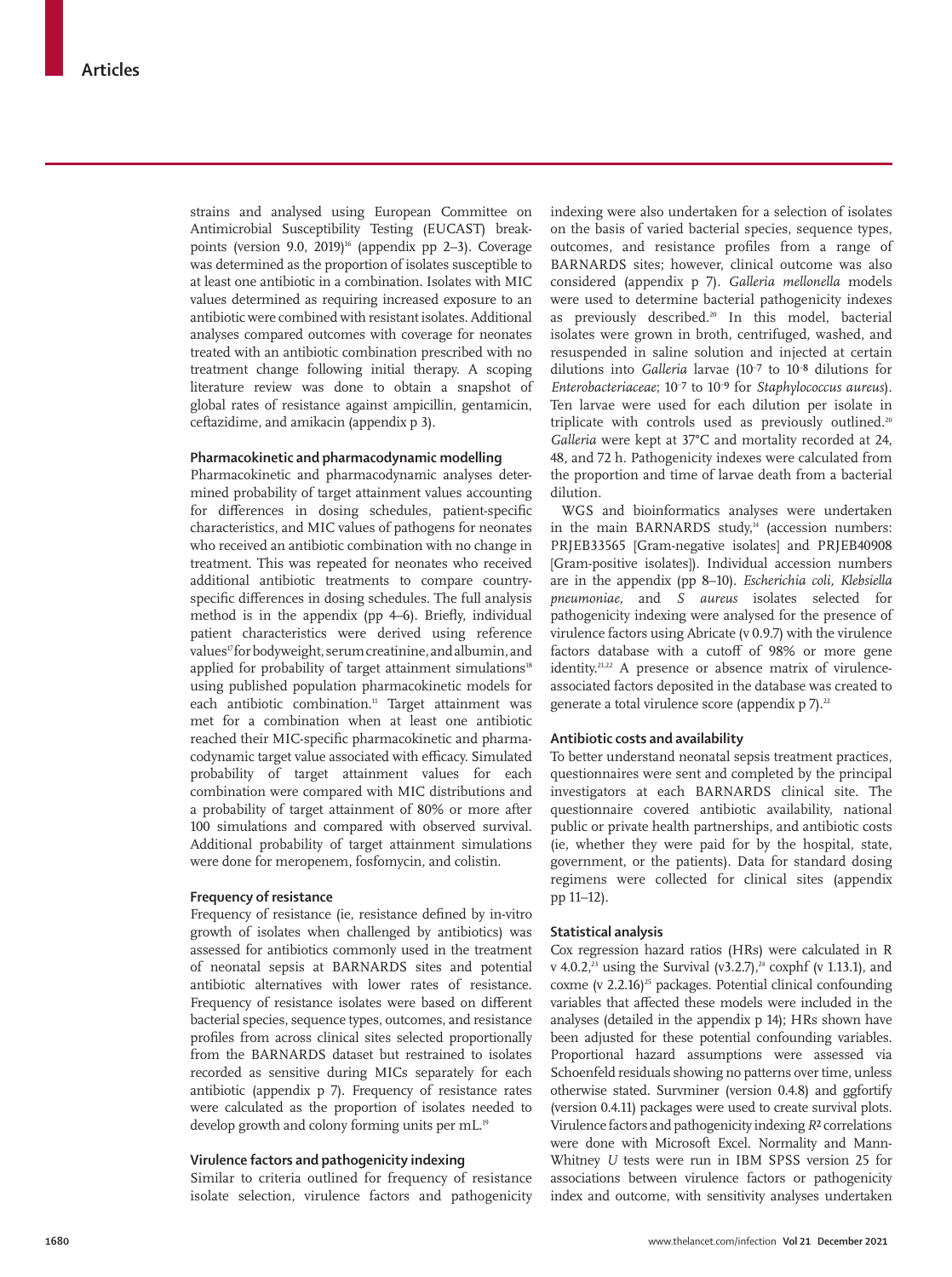

#### *Figure 1:* **Study profile**

The diagram shows the process of isolate selection for inclusion in this study, as a substudy from the main BARNARDS project and subsets used for analyses. BARNARDS=Burden of Antibiotic Resistance in Neonates from Developing Societies. WGS=whole genome sequencing. MIC=minimum inhibitory concentration.

(appendix p 13). Frequency of resistance results were log-transformed with an added standard of  $1\times10^{-10}$  to incorporate zero values into violin plots, created in R (version 3.6.1) using the ggplot2 (version 3.3.2) package. $23,26$ Pharmacokinetic–pharmacodynamic analysis was done in R (version  $3.5.1$ )<sup>23</sup> with the packages RxODE (version 0.9.1.1), ggplot 2 (version 3.3.0),<sup>26</sup> and dplyr (version 0.8.5).

# **Role of the funding source**

The funder of the study had no role in study design, data collection, data analysis, data interpretation, or writing of the report.

## **Results**

Between Nov 12, 2015, and Feb 1, 2018, 36285 neonates were enrolled onto the main BARNARDS project, of whom 9874 had clinically diagnosed sepsis, 5749 had antibiotic data available (figure 1), and 2483 were confirmed with a positive blood culture. The four most common combinations of first-line antibiotics prescribed were given to 4451 neonates (77.4%) of 5749:



*Figure 2:* **Survival analysis for neonates treated with each antibiotic therapy** Analysis was done for 476 neonates through Cox regression hazard ratios, adjusted for clinical factors. Clinical variables considered included cohort, sex, type of pathogen (ie, Gram-negative *vs* Gram-positive); whether the neonate was delivered via caesarean section; and whether the neonate was premature (appendix, pp 14–15) and stratified for onset of sepsis (early-onset sepsis or late-onset sepsis) to meet proportional hazard assumptions. For the purpose of this survival curve, the following clinical variables were set: male sex, inborn cohort, early-onset sepsis, Gram-negative sepsis pathogen type, no caesarean section, and no premature neonates.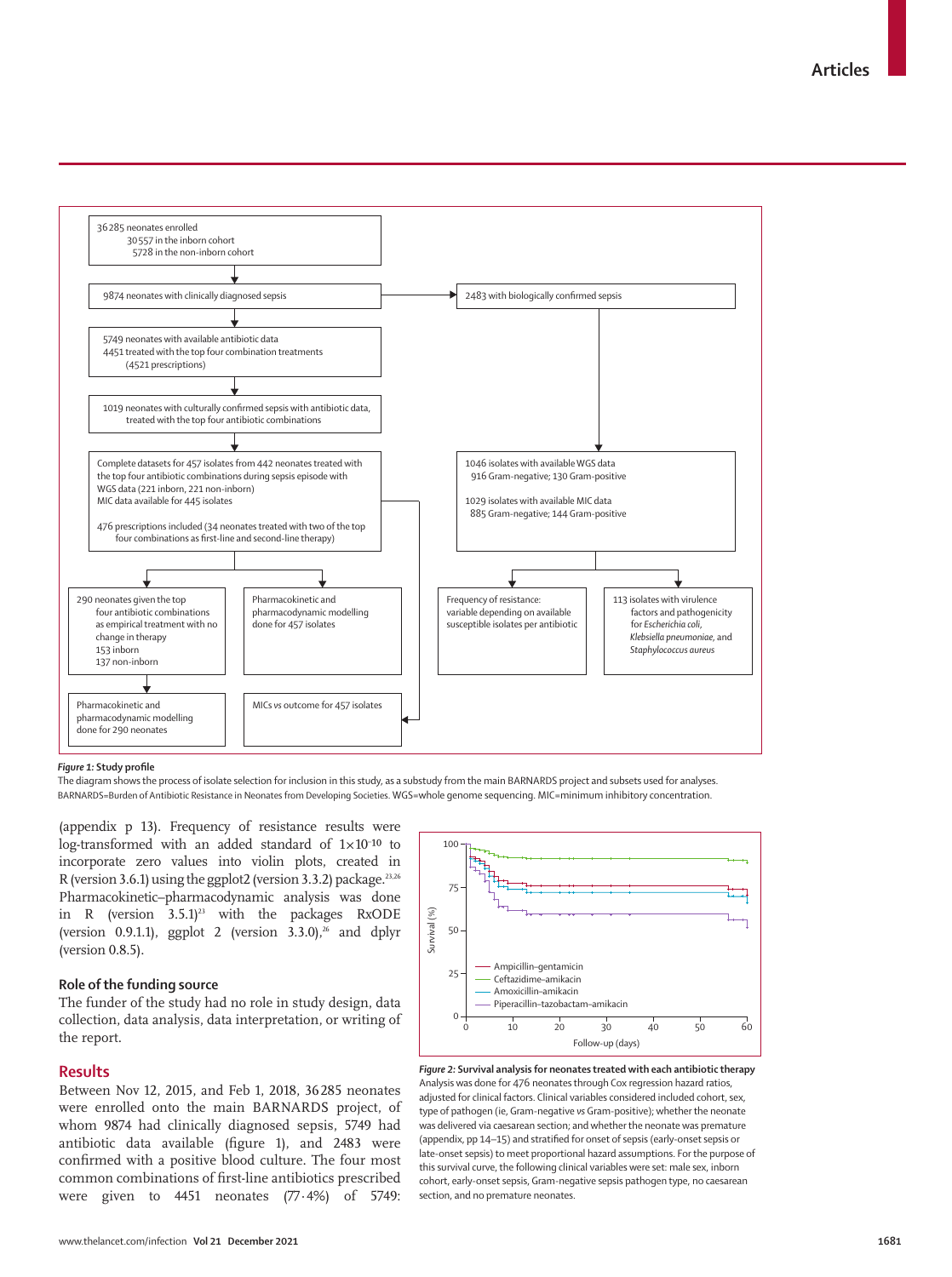ampicillin–gentamicin administered by almost all sites across Africa and in Bangladesh; ceftazidime–amikacin used primarily by sites in Bangladesh with minor usage in Nigeria and Pakistan; piperacillin–tazobactam and amikacin (piperacillin–tazobactam–amikacin) used by sites in Pakistan and occasionally in South Africa and India; and amoxicillin clavulanate and amikacin (amoxicillin clavulanate–amikacin) used by sites in



*Figure 3:* **Antibiotic resistance profiles according to EUCAST version 9.0 (2019)** (A) 390 Gram-negative isolates were tested against 20 antibiotics (minocycline is not shown as there is no defined breakpoint in EUCAST for Gram-negative species). (B) 55 Gram-positive isolates (33 for azithromycin) were tested against a panel of 14 antibiotics. Resistance profiles for 13 of 14 antibiotics tested against Gram-positive bacteria are shown (ampicillin is not shown as there is no defined breakpoint in EUCAST for *Staphylococcus aureus* against ampicillin, because most *Staphylococci* are penicillinase producers making them resistant to ampicillin).16 Breakpoints for oxacillin and flucloxacillin are based on the assumption that isolates with MIC >2 mg/L are resistant because they carry *mecA* or *mecC*. These were also evaluated as meticillin-resistant S aureus (45.5% of isolates). MIC<sub>50</sub> and MIC<sub>90</sub> results are in the appendix, pp 7–8. EUCAST=European Committee on Antimicrobial Susceptibility Testing. MIC=minimum inhibitory concentration.

Nigeria (appendix p 14). We therefore assessed neonates treated with these four combinations in this study. Antibiotic prescription data was available for 1019 of 2483 culturally confirmed sepsis cases. 300 of these isolates were not analysed further because of study constraints, lost viability, or they were deemed contaminants. Furthermore, 262 isolates were not related to treatment of the neonate with one of the top four antibiotic combinations. Therefore, this subset is based on 457 isolates from 442 neonates who were treated with one of the four common antibiotic combinations described above, for which WGS data were available. Of the isolates with WGS data, 12 had undetermined MIC results. However, these neonates were kept in the subset as they were valuable in contributing to other analyses. Multiple pathogens were isolated from 442 neonates, totalling 457 isolates (figure 1). Two of the above antibiotic combinations were prescribed as first-line and secondline therapy to 34 neonates; both combinations were assessed, totalling 476 relevant prescriptions. Inborn and non-inborn neonates were included, with varied clinical presentations (appendix pp 14–15). From the 442 neonates included, 290 were treated with a single antibiotic combination only, with no change in therapy (figure 1).

BARNARDS countries were represented in this subset, except for India. However, antibiotic combinations were dominated by certain sites (appendix p 14). The proportion of neonates reported deceased in this subset was similar to those with confirmed sepsis overall from BARNARDS  $(X^2[1] = 1.18, p=0.28)$ .

Neonates treated with ceftazidime–amikacin had the lowest numerical reported mortality (16 [9·3%] of 172), followed by ampicillin–gentamicin  $(18 \t[16 \t- 2\%)$  of 111), amoxicillin clavulanate–amikacin (19 [24·4%] of 78), and piperacillin–tazobactam–amikacin (32 [27·8%] of 115; appendix p 15). Neonates treated with ceftazidime– amikacin had significantly reduced reported mortality compared with those treated with ampicillin–gentamicin (adjusted HR  $0.32$ , 95% CI  $0.14-0.72$ ; p=0.0060; figure 2; appendix pp 16–18). No differences for reported mortality compared with ampicillin–gentamicin were found for neonates treated with amoxicillin clavulanate–amikacin (HR 1·19, 95% CI 0·60–2·24; p=0·62) or piperacillin–  $tazobactam-amikacin$  (1 $-89, 0.88-4.06$ ; p=0 $-10$ ; figure 2). Significant results were negated in the mixed model with country incorporated as a random effect, although the data did not fit this model well because of the use of different antibiotics per country (appendix pp 16–18).

Analyses were repeated for 290 neonates treated with one antibiotic combination with no changes after initial treatment. No significant difference was found for this subset between ampicillin–gentamicin and ceftazidime– amikacin (adjusted HR 0·51, 95% CI 0·16–1·69, p=0·27) or piperacillin–tazobactam–amikacin (3·02, 0·93–9·81,  $p=0.066$ ) although higher mortality was associated with amoxicillin clavulanate–amikacin compared with ampicillin–gentamicin  $(5.56, 1.71-18.08; p=0.0044;$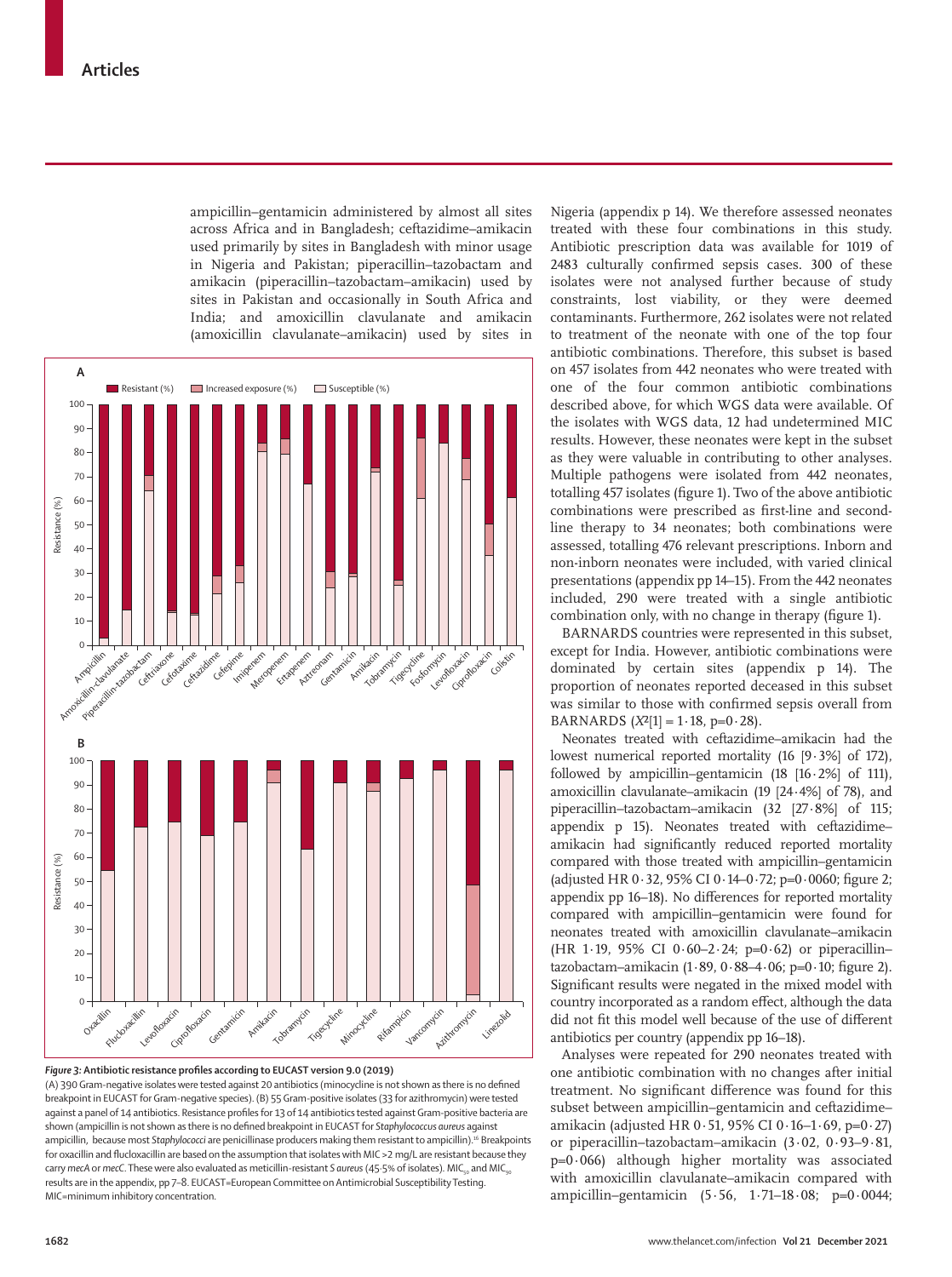appendix pp 19–21). A high proportion of neonates treated with ampicillin–gentamicin who were not reported as deceased were followed up for fewer than

10 days (55 [59·1%] of 93 compared with 37 [23·7%] of 156 not reported as deceased and treated with ceftazidime–amikacin).



#### *Figure 4:* **Probability of target attainment of commonly used antibiotic combination treatments**

(A–D) Relationship between simulated probability of target attainment values and MIC values for four antibiotic combination therapies for 290 neonates treated empirically with no following change in treatment. Vertical and horizontal lines represent ranges of MIC breakpoints according to EUCAST. Size of the bubbles indicates the frequency of isolates with associated MICs. (E) Comparison of simulated probability of target attainment values ≥80% (mean [1·96 SD]) and observed survival rate. (F) Simulated probability of target attainment values for the four combination therapies, compared with meropenem (10mg/kg every 8 h), fosfomycin (200 mg/kg every 12 h), and colistin (5 mg/kg per day), based on observed MIC distributions for these antibiotics. MIC=minimum inhibitory concentration. EUCAST=European Committee on Antimicrobial Susceptibility Testing.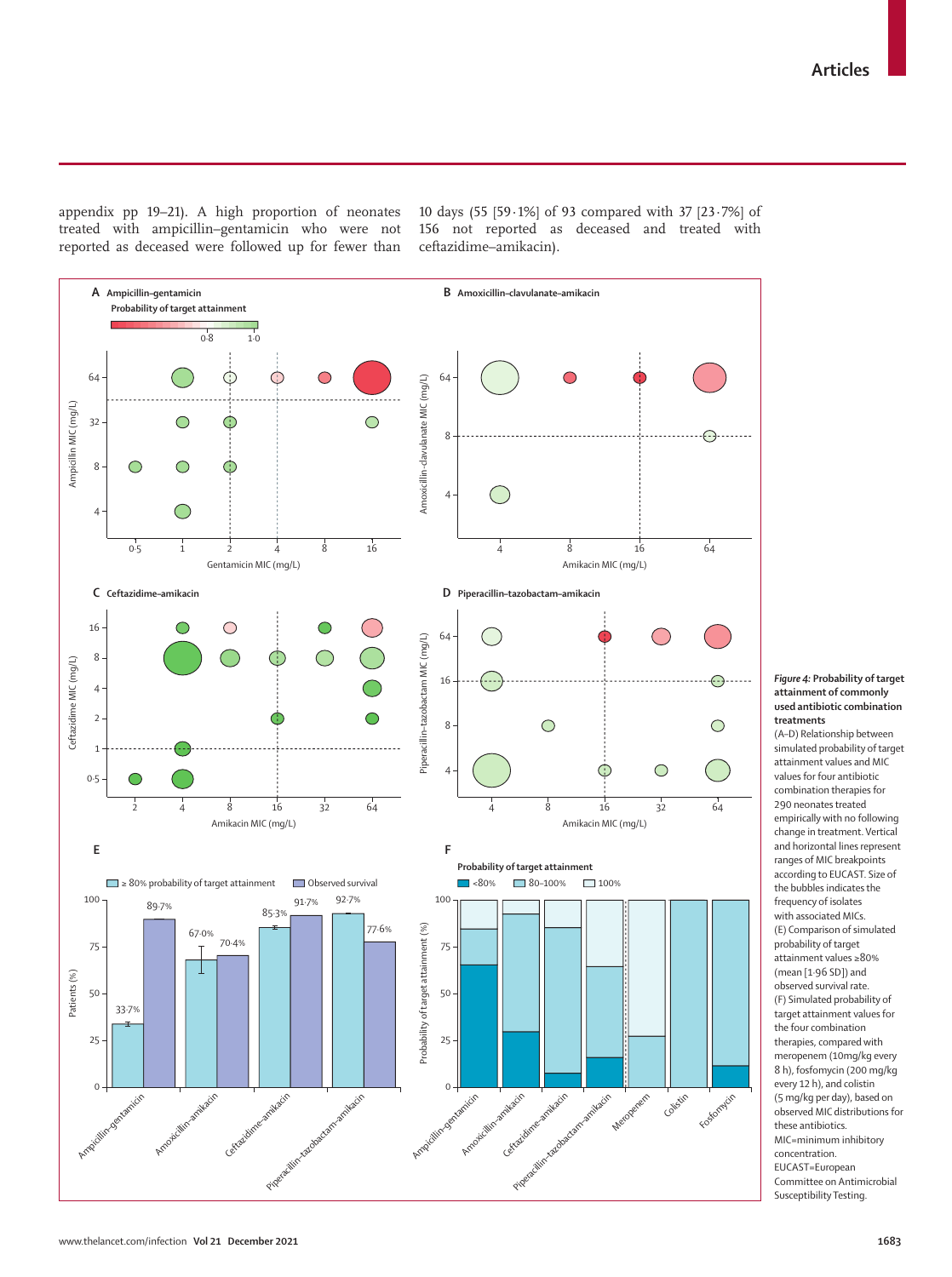

*Figure 5:* **Frequency of resistance for Gram-negative isolates**

Numbers included in the analysis and mean growth per mL were: amikacin n=117,  $3.75 \times 10^{-4}$ ; amoxicillin–clavulanate n=24, 2·50 × 10<sup>-3</sup>; ampicillin n=6, 6·67 × 10<sup>-7</sup>; ceftazidime n=52, 1·92 × 10<sup>-4</sup>; colistin n=96, 4·17 × 10<sup>-4</sup>; fosfomycin n=114, 3·59 × 10<sup>-4</sup>; gentamicin n=117, 4·45 × 10<sup>-3</sup>; meropenem n=117, 0·00; and piperacillin–tazobactam n=102, 1·97 × 10<sup>-4</sup>. The numbers of isolates differed across antibiotics because of susceptibility patterns, with only sensitive bacteria suitable for frequency of resistance determination. Data are presented per mL and the frequency of resistance calculated from growth at a lower dilution on control plates free from antibiotics. Results have been log-transformed with a standard of 1 × 10<sup>-10</sup> added to enable incorporation of zero values. This standard was chosen as the lowest rate of frequency of resistance found was  $1 \times 10^{-9}$ .

> Gram-negative isolates were overwhelmingly resistant to ampicillin (379 [97·2%] of 390) and to gentamicin  $(274 [70.3\%]$  of 390; figure 3; appendix p 22), with similar resistance results noted in sites across both African and south Asian continents (appendix pp 23–24). Amikacin had lower resistance (101  $[25.9\%]$  of 390) than other aminoglycosides, in keeping with global comparative data (appendix p 25). Few of the 390 Gram-negative isolates were resistant to fosfomycin (61 [15·6%]), imipenem (62 [15·9%]), and meropenem (56 [14·4%]). Regarding treatment combinations for the 390 Gramnegative isolates, the lowest coverage was provided by ampicillin–gentamicin (111 [28·5%]), with higher coverage from amoxicillin clavulanate–amikacin (286 [73·3%]), ceftazidime–amikacin (301 77·2%]) and piperacillin–tazobactam–amikacin (312 [80·0%]). Grampositive isolates generally had reduced levels of resistance (figure 3; appendix pp 22, 24). Resistance rates varied between species, with high levels of resistance in *K pneumoniae* and *Acinetobacter baumannii* isolates (appendix pp 25–28).

MIC values were compared with reported outcomes for 290 neonates with no change in therapy (figure 1). Pathogen susceptibility to at least one antibiotic or resistance to both antibiotics received by the neonate did not dictate outcome across treatment combinations tested (ampicillin–gentamicin: HR 1·28, 95% CI 0·25–6·60, p=0·77; ceftazidime–amikacin: 2·78, 0·35–22·24, p=0·34**;**  amoxicillin clavulanate–amikacin: 0·37, 0·08–1·67,

 $p=0.20$ ; and piperacillin–tazobactam–amikacin 1.73, 0·38–7·83, p=0·48). Unadjusted results provided due violations of proportional hazard assumptions in related adjusted models (appendix, pp 31–38).

Probability of target attainment values of 80% or more were predicted in 26 neonates (33·7% [SD 0·59]) of 78 with ampicillin–gentamicin; in 15  $(68.0\%$  [3.84]) of 27 with amoxicillin clavulanate–amikacin; 93 (92·7% [0·24]) of 109 with ceftazidime–amikacin; and 70  $(85.3\%~[0.47]~\text{of}$ 76 with piperacillin–tazobactam–amikacin. A reduction in probability of target attainment was most commonly predicted when there was resistance against both antibiotics of a combination treatment (figure 4). Probability of target attainment values aligned with observed survival rates (figure 4) for most treatments, except ampicillin–gentamicin, for which observed survival was higher than the probability of target attainment (33·7% *vs* 89·7%). Major differences in dosing schedules and resulting probability of target attainment values existed across study sites (appendix p 42). Sensitivity analyses showed that assumptions made regarding partly missing patient information did not significantly alter simulated probability of target attainment values (appendix p 43). In 290 neonates, mean probability of target attainment values of 80% or more adjusted to patient-specific MIC values were high for meropenem (290 [100%, SD 0]), fosfomycin (256 [89%, 0·16]) and colistin (290 [100%, 0]; figure 4). Reliable neonatal pharmacokinetic studies were available for meropenem; however, there were only a few fosfomycin and colistin pharmacokinetic studies, which moreover had a small sample size.<sup>27-29</sup>

Resistance occurred most frequently with fosfomycin (in 78 isolates  $[68.4\%]$  of 114), followed by colistin (55 [57·3%] of 96), gentamicin (62 [53·0%] of 117), piperacillin–tazobactam (35 [34·3%] of 102), amoxicillin clavulanate (eight  $[33.3\%]$  of 24), ceftazidime (17  $[32.7\%]$ of 52), ampicillin (one [16·7%] of six), amikacin (nine  $[7.7\%]$  of 117) and meropenem (0 of 117; figure 5). Growth per mL was highest for gentamicin  $(4.44 \times 10^{-3})$ , with significantly higher growth per mL than all other antibiotics tested (ANOVA p<0·05; figure 5). Isolates for *E coli* had lower frequency of resistance than *K pneumoniae* isolates for most antibiotics tested (appendix p 44). Gram-negative species had varied frequencies of resistance to each antibiotic (appendix pp 45–47). Gram-positive isolates did not develop resistance against amikacin, although they did develop resistance against fosfomycin (one  $[5.3\%]$  of 19), flucloxacillin (seven  $[36.8\%]$  of 19) and gentamicin (four [21·1%] of 19; appendix p 47).

No correlations were found between pathogenicity indexing and virulence factors scores (*R*²=0·00–0·14); therefore both were analysed separately against outcomes. Lower virulence factor scores for *E coli* were associated with reported mortality  $(U=12.50, p=0.042)$ with no association between pathogenicity index and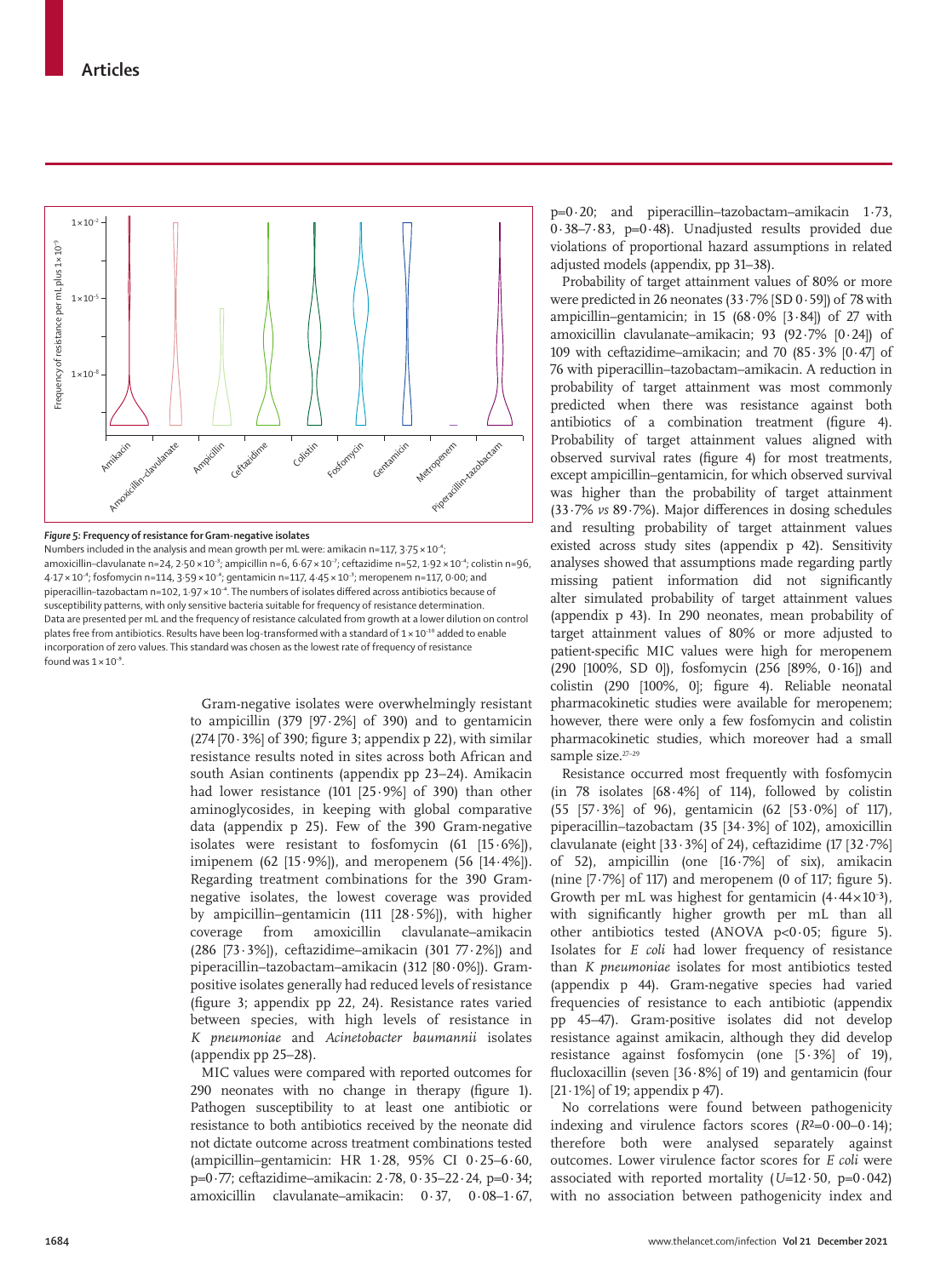|                                                                                                                 | <b>Bangladesh</b>                                                                                                            | Ethiopia                                                                        | India                                                                                                                                                    | Nigeria                                                                                                              | Pakistan                                                                                                     | Rwanda                                                                                                                                                | South Africa                                                            |
|-----------------------------------------------------------------------------------------------------------------|------------------------------------------------------------------------------------------------------------------------------|---------------------------------------------------------------------------------|----------------------------------------------------------------------------------------------------------------------------------------------------------|----------------------------------------------------------------------------------------------------------------------|--------------------------------------------------------------------------------------------------------------|-------------------------------------------------------------------------------------------------------------------------------------------------------|-------------------------------------------------------------------------|
| Average<br>monthly salary                                                                                       | \$228 (BK); \$663 (BC)                                                                                                       | \$142                                                                           | \$98                                                                                                                                                     | \$81 (NK); \$204 (NW);<br>\$274 (NN)                                                                                 | \$316 (PP); \$100 (PC)                                                                                       | \$250 (RK); \$102 (RU)                                                                                                                                | \$274                                                                   |
| Who pays for<br>the antibiotics?                                                                                | Colistin, piperacillin-<br>tazobactam, and<br>tigecycline are paid for<br>by the patient and not<br>supplied by the hospital | Only ampicillin and<br>gentamicin are<br>available through the<br>public system | Cost of antibiotics for<br>neonates are borne by<br>the West Bengal<br>Government*                                                                       | Cost of all drugs are<br>mainly borne by<br>patients; some financial<br>support for government<br>employees is given | Colistin, meropenem,<br>and tigecycline are<br>paid for by the<br>patient                                    | 80% of the population<br>have insurance, which<br>covers payment for<br>antibiotics; little data<br>available on those who<br>cannot afford insurance | Government<br>covers the cost of<br>all antibiotics                     |
| Is there private<br>insurance and<br>what role does<br>it play?                                                 | Yes, but only for<br>individuals with high<br>incomes                                                                        | Yes, but available to<br>only a few people;<br>poor people are not<br>covered   | Yes; widely used in India<br>but not needed for the<br>respondent's hospital<br>(Institute of Post<br><b>Graduate Medical</b><br>Education and Research) | Yes, but available to<br>only a few people;<br>most cannot afford this<br>and are not covered                        | Yes; private insurance<br>covers <1% of the<br>population. Poor<br>patients are covered<br>by the government | Yes: of those with<br>insurance, companies<br>cover 85% of treatment<br>costs                                                                         | Yes; approximately<br>20% of the country<br>uses private health<br>care |
| Local cost of antimicrobials per day (percentage of average daily wage based on 30 days per month) <sup>†</sup> |                                                                                                                              |                                                                                 |                                                                                                                                                          |                                                                                                                      |                                                                                                              |                                                                                                                                                       |                                                                         |
| Ampicillin                                                                                                      | $$0.35(2-5%)$                                                                                                                | \$0.50(11%)                                                                     | \$0.15(5%)                                                                                                                                               | \$1.50 (17-56%)                                                                                                      | $$0.50(1-5%)$                                                                                                | $$0.50(6-15%)$                                                                                                                                        | \$0.60(7%)                                                              |
| Gentamicin                                                                                                      | $$0.20(1-3%)$                                                                                                                | \$0.30(6%)                                                                      | \$0.20(6%)                                                                                                                                               | $$1.00(11-38%)$                                                                                                      | $$0.60(1-6%)$                                                                                                | $$0.50(6-15%)$                                                                                                                                        | \$0.40(4%)                                                              |
| Ceftazidime                                                                                                     | $$3.00(1-40%)$                                                                                                               | \$3.50 (74%)                                                                    | \$2.50(76%)                                                                                                                                              | \$3.50 (38-130%)                                                                                                     | $$2.30(6-22%)$                                                                                               | \$2.00 (24-59%)                                                                                                                                       | $$1.80(20\%)$                                                           |
| Amikacin                                                                                                        | $$0.50(2-7%)$                                                                                                                | Not available                                                                   | \$1.00 (30%)                                                                                                                                             | \$3.00 (33-111%)                                                                                                     | $$0.50(1-5%)$                                                                                                | \$2.00 (24-59%)                                                                                                                                       | \$0.40(4%)                                                              |
| Amoxicillin-<br>clavulanate                                                                                     | Not available                                                                                                                | Not available                                                                   | \$8.00 (242%)                                                                                                                                            | \$10.00 (110-370%)                                                                                                   | Not available                                                                                                | Not available                                                                                                                                         | Not available                                                           |
| Piperacillin-<br>tazobactam                                                                                     | \$24.60 (111-309%)                                                                                                           | Not available                                                                   | \$2.60 (79%)                                                                                                                                             | \$20.00 (219-741%)                                                                                                   | \$9.00 (22-86%)                                                                                              | Not available                                                                                                                                         | \$7.20 (79%)                                                            |
| Meropenem                                                                                                       | \$10.00 (45-132%)                                                                                                            | \$11.00 (234%)                                                                  | \$6.40 (194%)                                                                                                                                            | \$12.50 (137-463%)                                                                                                   | \$6.50 (62-197%)                                                                                             | \$14.00 (169-412%)                                                                                                                                    | \$3.50 (38%)                                                            |
| Colistin                                                                                                        | \$8.00 (36-105%)                                                                                                             | Not available                                                                   | \$9.00 (272%)                                                                                                                                            | Not available                                                                                                        | \$8.00 (19-76%)                                                                                              | Not available                                                                                                                                         | \$6.00 (66%)                                                            |
| Tigecycline                                                                                                     | Not available                                                                                                                | Not available                                                                   | \$45.00 (1363%)                                                                                                                                          | Not available                                                                                                        | \$30.00 (73-286%)                                                                                            | Not available                                                                                                                                         | \$27.00 (297%)                                                          |
| Does antibiotic<br>cost influence<br>accessibility?                                                             | Yes                                                                                                                          | Yes                                                                             | Yes                                                                                                                                                      | Yes                                                                                                                  | Yes                                                                                                          | Yes                                                                                                                                                   | <b>No</b>                                                               |

Site acronyms are provided where more than one clinical site in a country has participated in the BARNARDS study. Clinical sites included Kumudini Women's Medical College (BK) and Chittagong Ma O Shishu Hospital (BC), Bangladesh; St Paul's Hospital Millennium Medical College, Ethiopia; Institute of Post Graduate Medical Education and Research, Kolkata, India; Murtala Mohammad Specialist hospital, Kano (NK), Wuse District Hospital, Abuja (NW), and National Hospital Abuja (NN), Nigeria; Pakistan Institute of Medical Sciences (PP), and Community health centre, Bhara Kahu (PC), Pakistan; University Central Hospital of Kigali (RK) and Kabgayai Hospital (RU), Rwanda; and Tygerberg Academic Hospital, Cape Town, South Africa. Costs are given in US dollars for ease of comparison, with exchange rates calculated through www. XE.com, March 2020. BARNARDS=Burden of Antibiotic Resistance in Neonates from Developing Societies. \*India is a federal union split into 28 states and 8 union territories. Reliability for the information displayed in this table for India is limited to the state of West Bengal, where the clinical site in India is located. †Percentage cost of average daily wages are provided as averages per site within each country for two sites within a country. Percentages of average daily wage are presented as a single percentage for countries with a single site, or as a range for countries with two or more clinical sites, because of varied average wages and demographics between sites.

*Table:* **Health-care matrix consisting of average salaries, costs of antibiotics, and coverage by governments across different BARNARDS study countries**

outcome  $(U=33.00, p=0.84)$ . No associations between virulence factors or pathogenicity index and outcome were found for *K pneumoniae* (*U*=188·0, p=0·66; *U*=178·50, p=0·52, respectively) *or S aureus* (*U*=128·0, p=0·63; *U*=113·0, p=0·95, respectively; appendix p 48).

All sites except Nigeria offer ampicillin–gentamicin free of charge (table). Only sites in India and South Africa cover the costs of second-line or third-line antibiotics. For all other sites, access permitting, the patients bore the cost, which was as high as US\$14·00 per day for meropenem; \$8·00 per day for colistin; and \$30.00 per day for tigecycline, often exceeding daily incomes. Costs varied greatly between sites, even within countries. Sites in six of the seven countries, except for South Africa, confirmed that cost of the antibiotic would influence treatment of neonatal sepsis (table).

# **Discussion**

High levels of antimicrobial resistance were found across both Africa and Asia, slightly higher in south Asia for Gram-negative isolates in keeping with previously published data,30,31 with higher resistance in Gram-positive isolates from Africa. Extremely high resistance was found against ampicillin of more than 97% in Gram-negative isolates, and *Staphylococcus* spp, which are regarded as intrinsically resistant to ampicillin;<sup>16</sup> therefore, it can be argued that ampicillin is now redundant for treating neonatal sepsis in LMIC settings. Gentamicin with 70·2% resistance in Gram-negative bacteria also did not have significant activity. Coverage for ampicillin– gentamicin was 28·5% in Gram-negative isolates, further indicating the need for re-evaluation of the WHO recommendation for managing neonatal sepsis.

Empirical treatment for neonatal sepsis in LMICs is based on data from high-income countries (HICs) because of the sparsity of data from LMICs.7,12 Ampicillin is effective against pathogens common in HICs, such as group B streptococci and *Listeria*<sup>7,30,31</sup> although these species were not reported in this study, with reduced prevalence of these isolates in LMICs supported by previous studies.<sup>7,32,33</sup>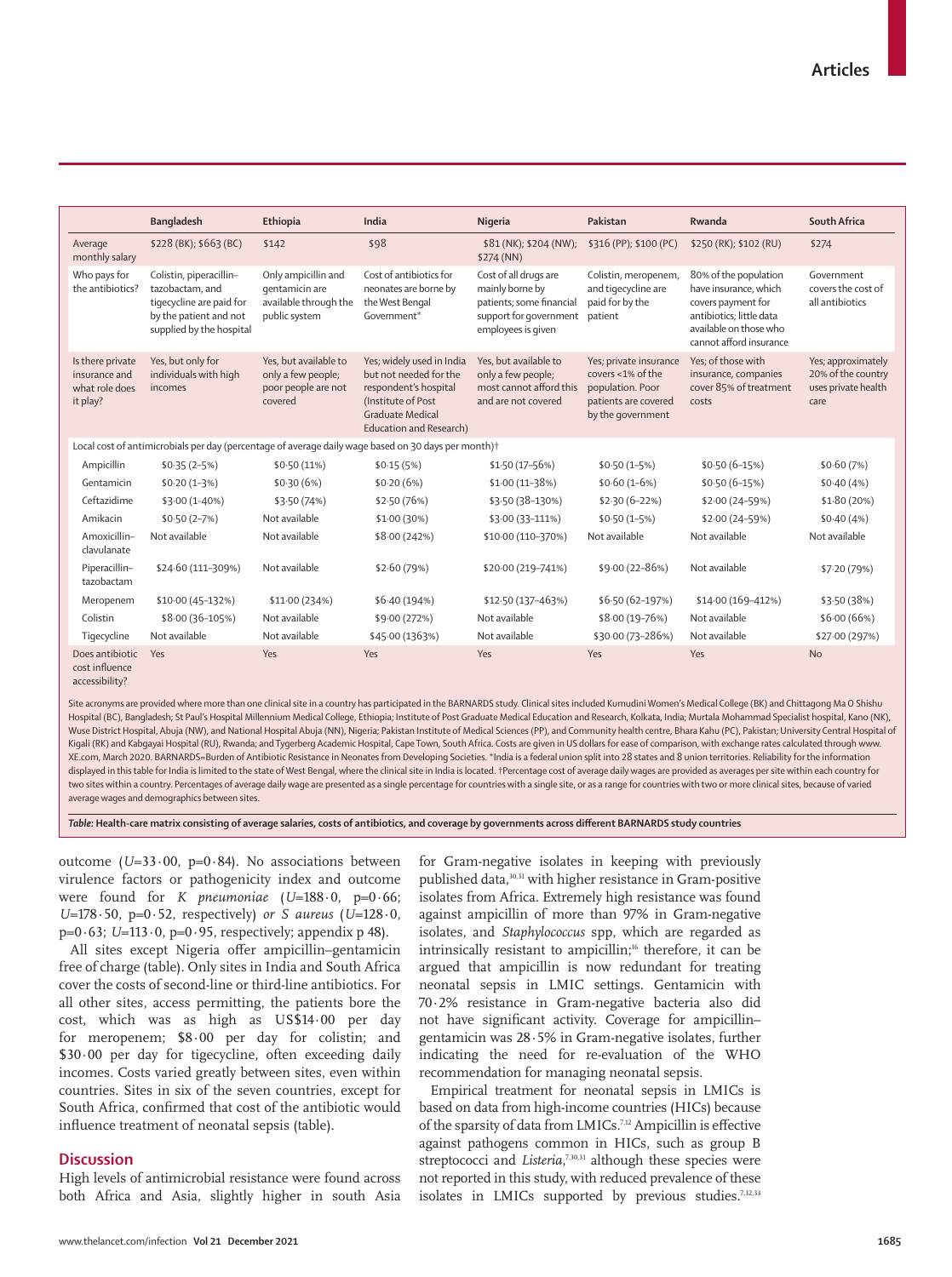Empirical therapies used by BARNARDS sites showed deviation from use of ampicillin–gentamicin, commonly substituting it with amoxicillin clavulanate–amikacin, piperacillin–tazobactam–amikacin, or ceftazidime–amikacin, as supported by previous studies<sup>s</sup> because of reduced clinical response to ampicillin–gentamicin.7

Amikacin, regularly used by sites, showed greater activity (74·0% susceptibility in Gram-negative isolates) than ampicillin and when paired with ceftazidime (which is on the WHO Watch list)<sup>10</sup> provided  $77.1\%$  coverage against Gram-negative isolates. All BARNARDS sites except in Ethiopia had access to amikacin. Although more expensive (ranging from \$0·40–3·00 per day compared with  $$0.15-1.50$  per day for gentamicin), this was a small increase compared with alternative antibiotics. In all BARNARDS sites, ceftazidime was more expensive  $($1.80-3.50$  per day) than ampicillin  $($ \$0·15–0·60 per day), which might affect the choice of empirical use. Although reported mortality was low among neonates treated with ampicillin–gentamicin, it was significantly lower with ceftazidime–amikacin. This was negated when country-specific analysis was applied. Ampicillin–gentamicin was prescribed across multiple sites, although other combinations were predominant at certain sites—eg, ceftazidime–amikacin was mainly prescribed in Bangladesh, amoxicillin clavulanate– amikacin mainly in Nigeria, and piperacillin–tazobactam predominantly in Pakistan. Therefore, antibiotic effects could not be distinguished from country effects, which had different facilities and training and demands on staff, in addition to prevalence of resistance, bacterial strains, and patient characteristics. Some sites might be exposed to counterfeit antibiotics,<sup>34</sup> which could also alter outcomes.

Probability of target attainment levels of 80% or more were low for ampicillin–gentamicin because of high levels of resistance, compared with the other treatment combinations of ceftazidime–amikacin, piperacillin– tazobactam–amikacin, and amoxicillin clavulanate– amikacin. Simulated probability of target attainment variation was small for all combinations, except for amoxicillin clavulanate–amikacin, for which significant inter-individual variation was observed. This study did not determine patient-specific antibiotic concentrations. However, variation in dosing schedules across sites and countries is an important factor to consider when comparing differences in treatment outcomes. The high reported survival rate relative to ampicillin–gentamicin probability of target attainment values could have arisen from under-reporting of mortality, as neonates not reported as deceased who were treated with ampicillin– gentamicin were followed up for fewer than 10 days (59·1% of those treated with ampicillin–gentamicin *vs* 23·7% of those treated with ceftazidime–amikacin). Follow-up is particularly difficult in LMIC settings, where mothers might live far away from clinical sites, or not have a contact number.

Amoxicillin clavulanate was not available in five of the seven countries in the study, and piperacillin–tazobactam was expensive (ranging from \$2·60–24·60 per day). A high level of mortality was reported for neonates treated with piperacillin–tazobactam–amikacin (27·8%), despite high coverage for Gram-negative isolates. This might be due to confounding factors, as piperacillin–tazobactam– amikacin is often used for nosocomial infections for which neonates were already admitted to hospital; however, the severity of neonatal sepsis was not recorded. This might again represent country effect, because most of the prescriptions for piperacillin–tazobactam– amikacin were from sites in Pakistan. Outcomes might be negatively affected where patients bear the cost of antibiotic therapies and might not have been able to afford full courses of antibiotics.

Resistance to meropenem and fosfomycin (both on the WHO Watch list) and acquired resistance to colistin (on the WHO Reserve list) were low in addition to high probability of target attainment values simulated.<sup>35-37</sup> Frequency of resistance assessments, proposed by Sommer and colleagues<sup>19</sup> to gauge robustness of antibiotic regimes, also suggested in our study that meropenem is a strong candidate as a single therapy.<sup>36</sup> However, accessibility and costs currently preclude meropenem, fosfomycin, and colistin as treatment regimens for neonatal sepsis in LMICs. High frequency of resistance was seen against fosfomycin, supported by previous studies.37 However, growth per mL was similar to other antibiotics, potentially showing the presence of mutations that were unstable because of their fitness costs. However, da Campos and colleagues<sup>38</sup> found that resistance had no or only minor effects on bacterial fitness in *E coli* strains; further work needs to be undertaken investigating the stability of fosfomycin resistance across bacterial species. Frequency of resistance for gentamicin was much higher than for amikacin, with significantly higher growth per mL, implying amikacin to be more robust, which might help to prevent selection for resistance over time with increased usage.

Associations were not found between pathogenicity or virulence factors and outcome, except for low virulence factor scores for *E coli* associated with higher reported mortality in neonates. It is possible that although an *E coli* bacterium might have numerous virulence factor genes, these might not be expressed or regulated. Discrepancies between outcome and microbiological data might be partly due to the numbers of neonates lost to follow-up. Antimicrobial resistance can affect bacterial virulence, but it is mechanism-dependent, which could possibly account for the absence of correlations.<sup>39</sup>

This substudy of a large international prospective study provides vital insights into antimicrobial usage and efficacy in LMICs, although it had several limitations. Outcomes were not always obtainable as neonates were sometimes lost to follow-up. This is an issue with observational studies, particularly within LMICs, where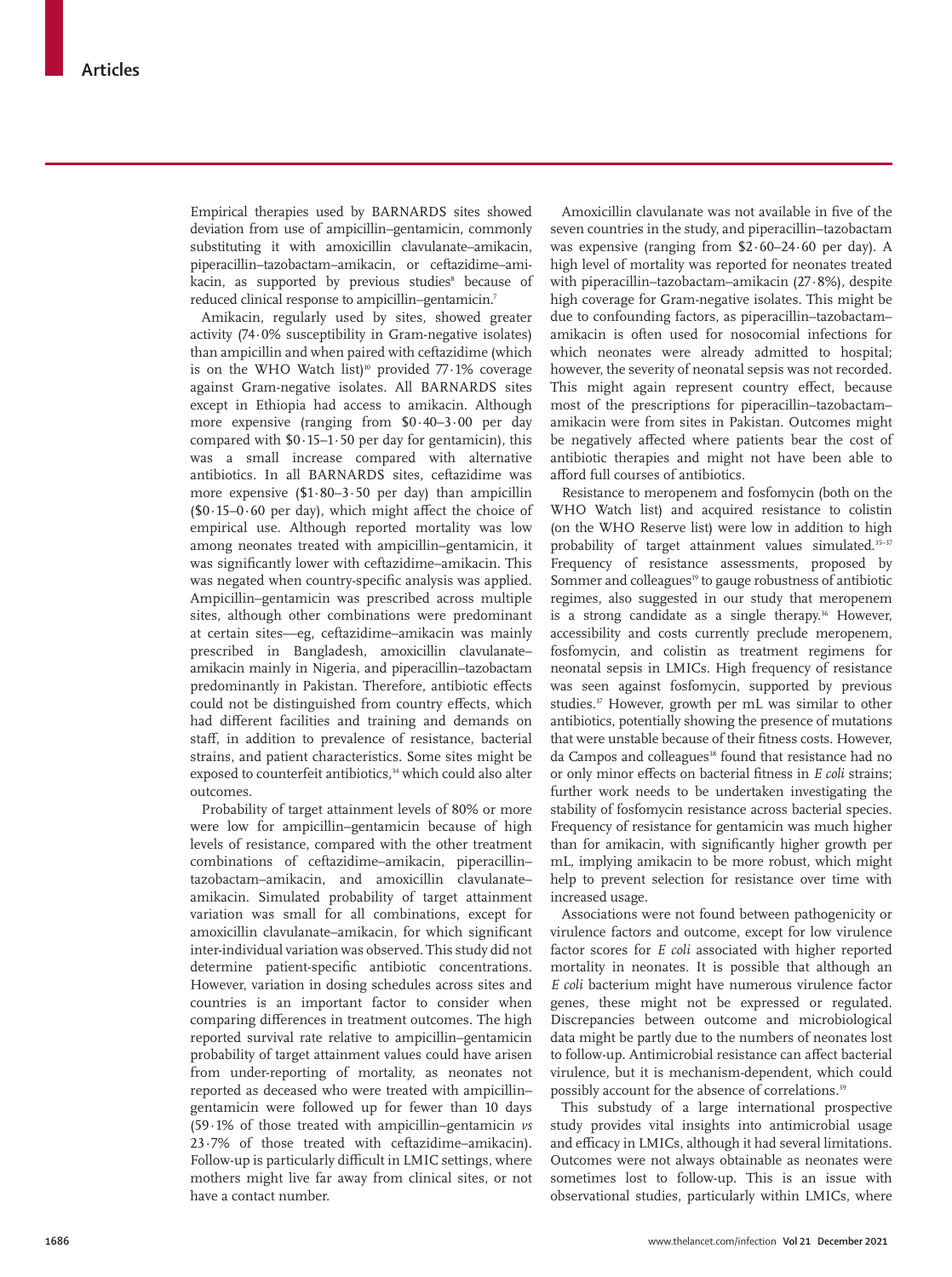mothers might live far from clinical sites or have no telephone for contacting. Neonatal bodyweight was not reported and was estimated from gestational and postnatal age for pharmacokinetic and pharmacodynamic analysis.<sup>17</sup> There are no EUCAST breakpoints for some antibiotic– bacteria combinations; we extrapolated breakpoints from similarly related species. Frequency of resistance data were generated for single antibiotics only because it is problematic to choose concentrations for antibiotic combinations. Patient-specific dosing regimens were not available. Isolates were selected on the basis of antibiotic therapy given and available data, potentially biasing the inclusion of neonates from sites with information on antibiotic usage. Differences in antibiotics used per site led to indistinguishable country versus treatment effects for outcome. Clinical data did not state the severity of sepsis before treatment.

This study uniquely combines epidemiology, microbiology, pharmacokinetic and pharmacodynamic data, and health-cost matrices to understand immediate and future issues facing the effective treatment of neonatal sepsis in LMICs. Our combined MIC, frequency of resistance, and probability of target attainment data suggest that ampicillin is redundant in these settings and that the WHO-recommended combination of ampicillin–gentamicin for treatment of neonatal sepsis requires further scrutiny for LMICs. The results in this study suggest that ceftazidime–amikacin might be an effective potential alternative to ampicillin–gentamicin in LMICs. Further studies are urgently required to evaluate alternatives on neonatal outcomes.

#### **Contributors**

KMT, CD, KS, FL, JGCvH, and TRW accessed and verified the underlying data. KMT contributed to the figures, study design, data collection, data analysis, data interpretation, and writing of the manuscript. CD contributed to the figures, study design, data collation, data analysis, and data interpretation, and critically reviewed the manuscript. FL contributed to the figures, data analysis, data interpretation, and critically reviewed the manuscript. KS contributed to the study design, data collection, data analysis, and data interpretation, and critically reviewed the manuscript. MJC, SD, AF, LJ, and RM critically reviewed the manuscript. MB, IB, FF, BH, EJ, and JR contributed to data collection. JM, EP, DB, AM, SB, RKN, BS, KI, FM, SU, RZ, HS, NUS, J-BM, AR, LG, SM, ANHB, RF, and AW contributed to data collection and critically reviewed the manuscript. GJC contributed to data collection and data interpretation, and critically reviewed the manuscript. JGCvH contributed to the literature search, data interpretation, and writing of the manuscript, and critically reviewed the manuscript. TRW contributed to the literature search, study design, data interpretation, and writing of the manuscript. All authors had full access to all the data in the study. The corresponding authors (KMT and TRW) had final responsibility for the decision to submit for publication.

# **Declaration of interests**

We declare no competing interests.

# **Data sharing**

Data will be made available upon request, following assessment from the research team and strictly adhering to patient confidentiality and consent. Whole genome sequencing data have been submitted to the European Nucleotide Archive (ENA) and can be accessed via the ENA browser (https://www.ebi.ac.uk/ena/browser/home), as referenced in the main text and single accession numbers referenced in the appendix (pp 8–10). Excel files for pathogenicity indexing, virulence factor scores, MIC profiles, and deidentified data for demographic characterics of neonates included within this study can also be made available upon request. All relevant study protocols including ethical and consent forms are on the BARNARDS group website (www.barnards-group.com). Datasets specific to this study will be made available upon request following publication. Requests for access to additional data should be made directly to TRW via email: timothy.walsh@zoo.ox.ac.uk.

#### **Acknowledgments**

We thank Ali Aboklaish and Emma Widlake for providing technical assistance for work on frequency of resistance and *Galleria mellonella*; Jonathan Tyrrell for providing advice on these methods that he had previously optimised; W John Watkins for providing advice on survival analyses and statistics; Maksuda Islam for providing epidemiology data and access to clinical sites in Bangladesh; Wendmagegn Gezahegn and Balkachew Nigatu for their continuous support in Ethiopia; and all participants enrolled onto BARNARDS, and all BARNARDS staff at clinical sites, without whom the study would not be possible. We would like to acknowledge Rubina Kamran who worked on the microbiology at the Pakistan Institute of Medical Sciences and passed away in 2018, and the advice of Johan Willem Mouton who passed away in 2019.

#### **References**

- 1 UN Inter-agency Group for Child Mortality Estimation. Mortality estimation, 2018. Levels and trends in child mortality 2018. New York: UN Inter-agency Group for Child Mortality Estimation, 2018.
- 2 Puopolo KM, Benitz WE, Zaoutis TE. Management of neonates born at ≥35 0/7 weeks gestation with suspected or proven early onset bacterial sepsis. *Pediatrics* 2018; **142:** e20182894.
- Puopolo KM, Benitz WE, Zaoutis TE. Management of neonates born at ≤34 6/7 weeks gestation with suspected or proven early onset bacterial sepsis. *Pediatrics* 2018; **142:** e20182896.
- The World Bank. Mortality rate, infant (per 1000 live births). https://data.worldbank.org/indicator/SP.DYN.IMRT.IN (accessed May 1, 2020)
- 5 Hsieh EM, Hornik CP, Clark RH, Laughon MM, Benjamin DK Jr, Smith PB. Medication use in the neonatal intensive care unit. *Am J Perinatol* 2014; **31:** 811–21.
- 6 WHO. Pocket book of hospital care for children: guidelines for the management of common illnesses with limited resources, 2nd edn. 2013. Geneva: World Health Organization, 2013.
- 7 Fuchs A, Bielicki J, Mathur S, Sharland M, Van Den Anker JN. Reviewing the WHO guidelines for antibiotic use for sepsis in neonates and children. *Paediatr Int Child Health* 2018; **38** (suppl 1)**:** S3–15.
- Hsia Y, Lee BR, Versporten A, et al. Use of the WHO Access, Watch, and Reserve classification to define patterns of hospital antibiotic use (AWaRe): an analysis of paediatric survey data from 56 countries. *Lancet Glob Health* 2019; **7:** e861–71.
- Laxminarayan R, Matsoso P, Pant S, et al. Access to effective antimicrobials: a worldwide challenge. *Lancet* 2016; **387:** 168–75.
- 10 WHO. Executive summary: the selection and use of essential medicines 2019. Report of the 22nd WHO Expert Committee on the selection and use of essential medicines (July 25, 2019). https://apps.who.int/iris/bitstream/handle/10665/325773/WHO-MVPEMP-IAU-2019.05-eng.pdf?sequence=1&isAllowed=y (accessed May 1, 2020).
- 11 Rashed AN, Jackson C, Gastine S, et al. Pediatric pharmacokinetics of the antibiotics in the access and watch groups of the 2019 WHO model list of essential medicines for children: a systematic review. *Expert Rev Clin Pharmacol* 2019; **12:** 1099–106.
- 12 WHO. Antimicrobial resistance: global report on surveillance 2014. http://www.who.int/drugresistance/documents/surveillancereport/ en/ (accessed May 1, 2020).
- 13 BARNARDS. Burden of Antibiotic Resistance in Neonates from Developing Societies. https://barnards-group.com (accessed May 1, 2020)
- 14 Sands K, Carvalho MJ, Portal E, et al. Characterization of antimicrobial-resistant Gram-negative bacteria that cause neonatal sepsis in seven low- and middle-income countries. *Nat Microbiol* 2021; **6:** 512–23.